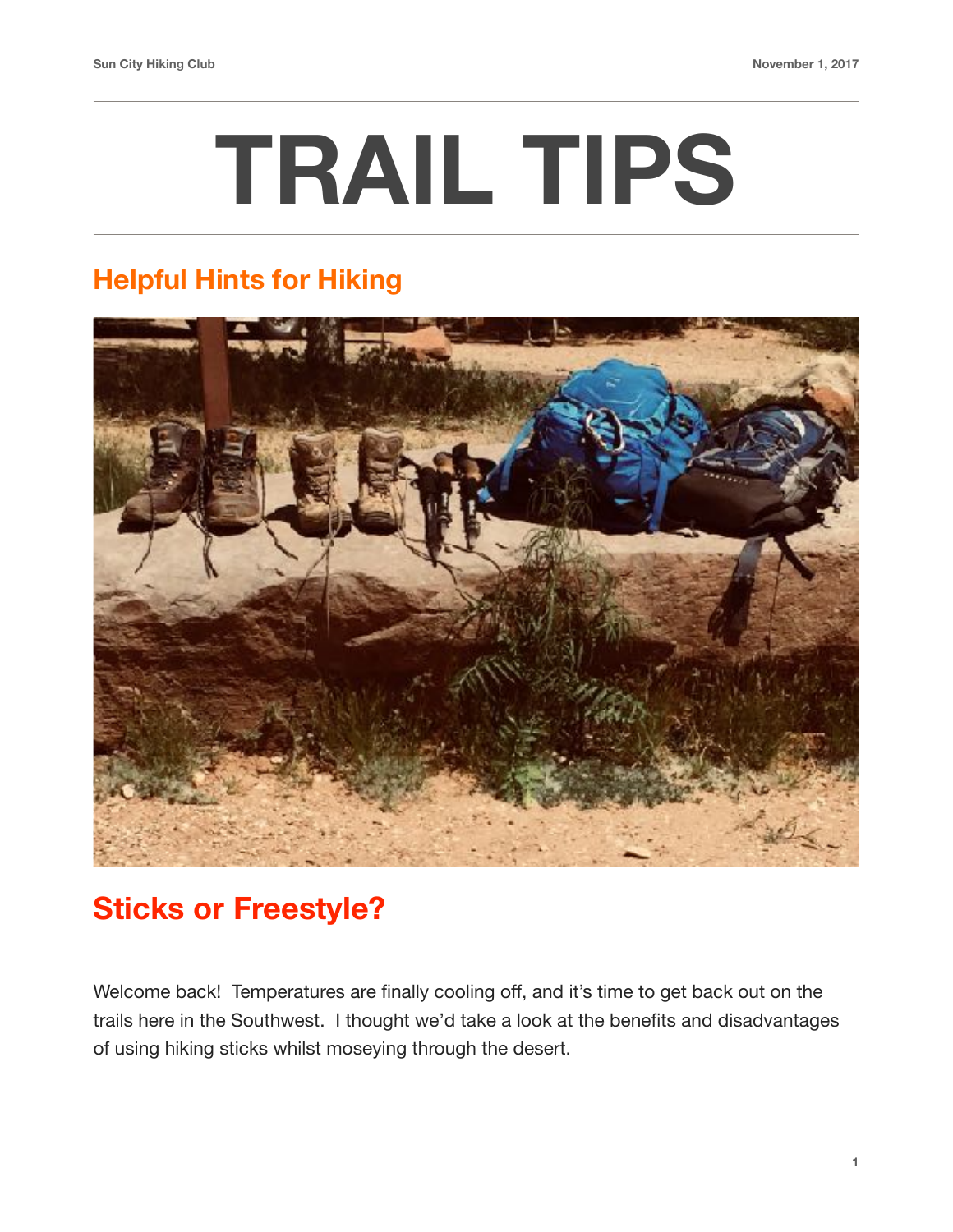Walking staffs and trekking poles are the technical names for what we wanderers generally refer to as hiking sticks. Simply put, a staff is a single hiking stick and trekking poles are a pair of hiking sticks. It's a matter of personal preference as to the number of poles one wishes to use when ambling down the trail. Arguments can be made that two are better than one, but I believe it's more a matter of being comfortable with your stride and gait.

I personally have used a staff for quite a number of years now. I only recently began using a set of trekking poles after they were given to me as retirement gifts from my work associates (who were making a gentle hint at my needing canes, I thought at the time).

I was hesitant about using two poles rather than one. I'd seen many hikers using them on the trail, of course, and the motion just looked awkward to me. I must admit that it was also somewhat of an affront to my macho, trail busting pride to use what amounted to two canes, assisting my decrepit body to perambulate across the wilderness.

But my comrades had really gone all out, and given me a set of really nice Black Diamond carbon fiber trekking poles, made of three pieces that collapsed down to a compact 18" length when not in use. So I felt obligated to at least give them a shot.

The first few miles with two poles felt a tad awkward, but as the miles went by, I fell into a comfortable rhythm. I felt more sure-footed going down scree-filled descents, and less winded climbing up steep grades. I was able to recover more quickly if I stumbled across an unseen stone sticking up in the middle of the trail. Water crossings were much easier to navigate. The carbide metal tips really bit into the rocks as I wobbled my way across. (Whether one uses the rubber caps or the metal tips, it's purely a personal preference.)

And in one of my conversations with the helpful folks at REI, it was pointed out that using trekking poles also helps build upper body strength. Well, duh. That simple concept never really occurred to me. And what a great benefit to utilize as we all enter this next phase of our lives.

To sum up, hiking stick benefits are:

Increased Stability Reduction of Leg Fatigue Improvement of Upper Body Strength Prodding that Slowpoke in Front of You in the Derriere